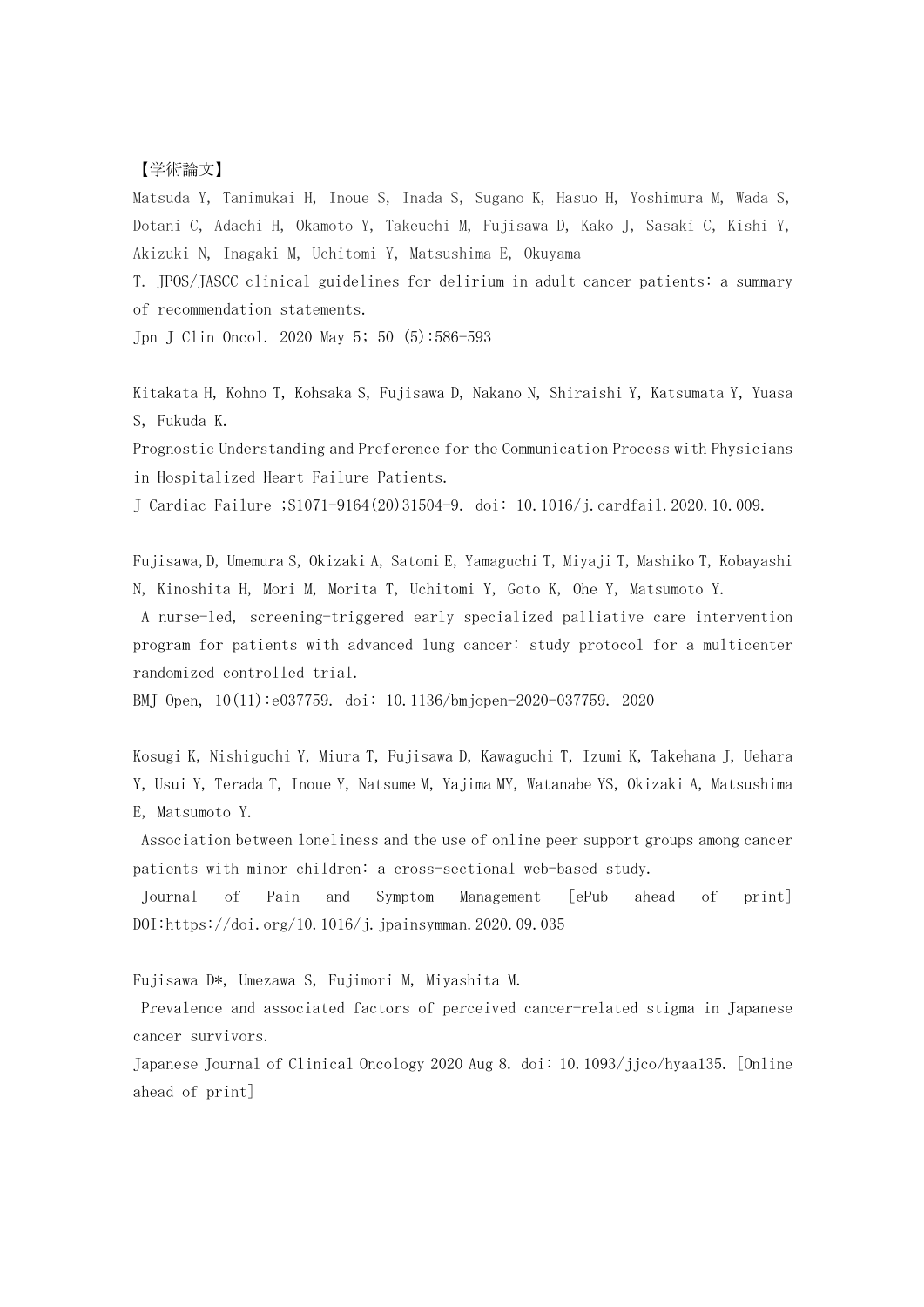Takeuchi E, Fujisawa D, Miyawaki R, Yako-Suketomo H, Oka K, Mimura M, Takahashi M. Cross-cultural validation of the Cancer Stigma Scale in the Japanese general population.

Palliative and Supportive Care 2020 Jul 1:1-7. doi: 10.1017/S1478951520000486. Online ahead of print.

Aoyama M, Sakaguchi Y, Fujisawa D, Morita T, Ogawa A, Kizawa Y, Tsuneto S, Shima Y, Miyashita M.

Insomnia and changes in alcohol consumption: Relation between possible complicated grief and depression among bereaved family caregivers.

Journal of Affective Disorders, 275, 2020 [ePub ahead of print]DOI: 10.1016/j.jad.2020.06.023

Tamura N, Park S, Sato Y, Takita Y, Morishita J, Ninomiya A, Kosugi T, Sado M, Mimura M, Fujisawa D\*.

Study protocol for evaluating the efficacy of Mindfulness for health professionals building resilience and compassion program (MaHALO program): a randomized, waiting-list controlled trial.

The Journal of Psychosocial Oncology Research and Practice (2020) 2:2(e22). DOI: http://dx.doi.org/10.1097/OR9.0000000000000022

Park S, Sato Y, Takita Y, Tamura N, Ninomiya A, Kosugi T, Sado M, Nakagawa A, Takahashi M, Hayashida T, Fujisawa D.

Mindfulness-based Cognitive Therapy for Psychological Distress, Fear of Cancer Recurrence, Fatigue, Spiritual Wellbeing and Quality of Life in Patients with Breast Cancer – a Randomized Control Trial.

J Pain Symptom Manage. 2020 Feb 24. pii: S0885-3924(20)30103-2. doi: 10.1016/j.jpainsymman.2020.02.017. [Epub ahead of print]

Sado M, Kosugi T, Ninomiya A, Nagaoka M, Park S, Fujisawa D, Shirahase J, Mimura M. Effectiveness and cost effectiveness of Mindfulness-Based Cognitive Therapy for improving subjective well-being among healthy individuals: study protocol for a randomised controlled trial.

JMIR Res Protoc. 2020 Jan 30. doi: 10.2196/15892. [Epub ahead of print]